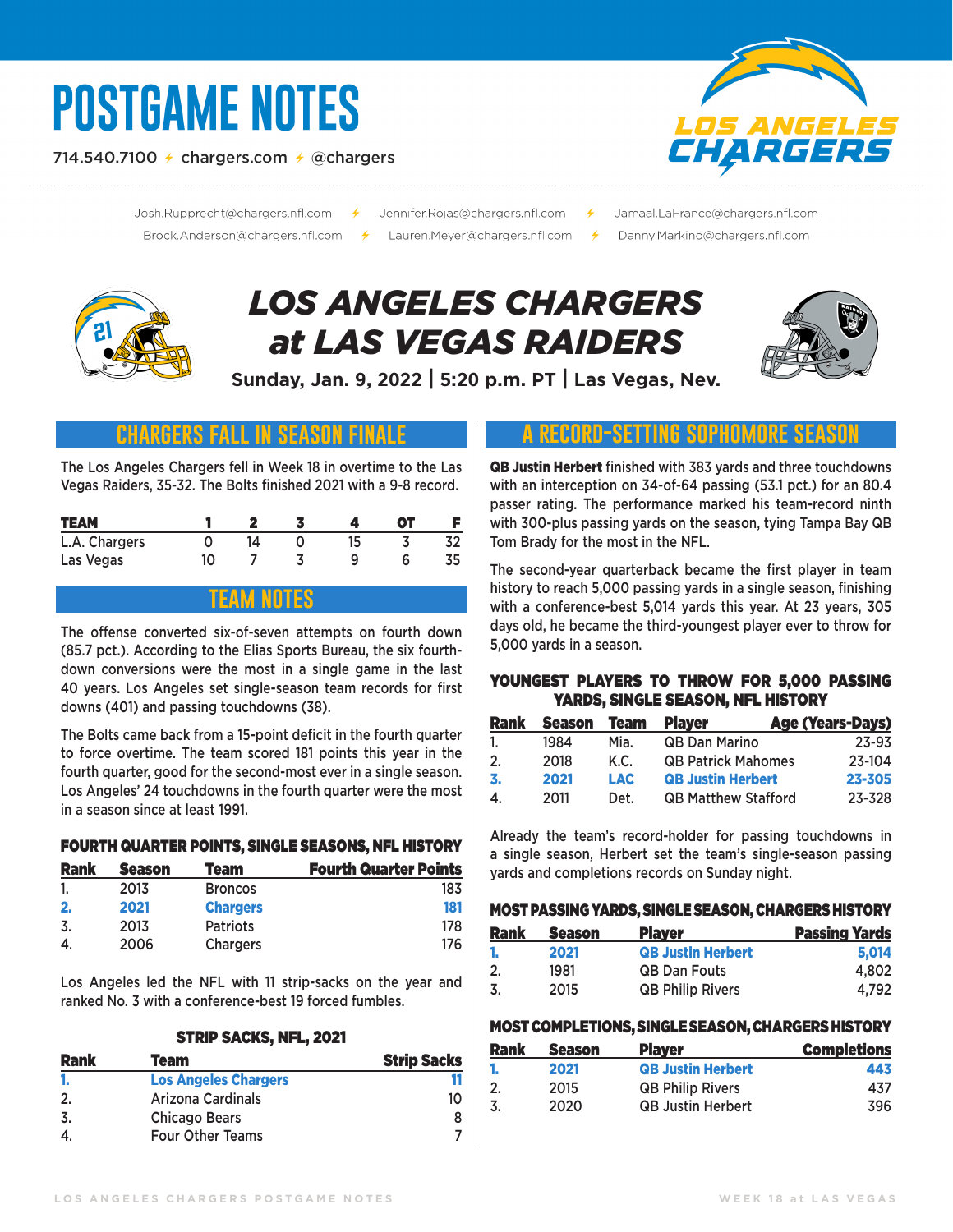## **herbert sets more records**

QB Justin Herbert's three passing touchdowns gave him 69 for his career, setting the all-time record for passing scores in a player's first two career seasons.

His 77 career combined rushing and passing scores are also the most in history in the first two years of a career.

#### MOST TOUCHDOWN PASSES, FIRST TWO PROFESSIONAL SEASONS, NFL HISTORY

| <b>Rank</b> | <b>Team</b> | <b>Player</b>            | <b>Passing Touchdowns</b> |
|-------------|-------------|--------------------------|---------------------------|
| л.          | LAC         | <b>QB Justin Herbert</b> | 69                        |
| -2.         | Mia.        | <b>QB Dan Marino</b>     | 68                        |
| -3.         | Oak.        | <b>QB Derek Carr</b>     | 53                        |

#### MOST COMBINED RUSHING AND PASSING TOUCHDOWNS, FIRST TWO PROFESSIONAL SEASONS, NFL HISTORY

| <b>Rank</b> | Team | <b>Player</b>            | <b>Total Touchdowns</b> |
|-------------|------|--------------------------|-------------------------|
|             | LAC  | <b>QB Justin Herbert</b> |                         |
| 2.          | Mia. | <b>QB Dan Marino</b>     | 70                      |
| -3.         | Car. | <b>QB Cam Newton</b>     | 62                      |

QB Justin Herbert eclipsed 9,000 for his career on Sunday night, doing so in the 32nd game of his career. He tied Hall of Fame QB Kurt Warner as the second-fastest player to do so in NFL history.

At 23 years, 305 days old, he is the third-youngest player ever to reach 9,000 passing yards.

#### FEWEST GAMES TO 9,000 PASSING YARDS, NFL HISTORY

| <b>Rank</b> | Team       | <b>Player</b>              | <b>Games</b> |
|-------------|------------|----------------------------|--------------|
| 1.          | K.C.       | <b>QB Patrick Mahomes</b>  | 30           |
| 2.          | <b>LAC</b> | <b>QB Justin Herbert</b>   | 32           |
|             | StL        | <b>QB Kurt Warner</b>      | 32           |
| 4.          | Det.       | <b>QB Matthew Stafford</b> | 33           |
| .5.         | Mia.       | <b>QB Dan Marino</b>       | 34           |

#### YOUNGESTPLAYERS TO 9,000 PASSING YARDS, NFL HISTORY

| <b>Rank</b> | Team       | <b>Player</b>            | <b>Age (Years-Days)</b> |
|-------------|------------|--------------------------|-------------------------|
| 1.          | N.E.       | <b>QB Drew Bledsoe</b>   | 23-264                  |
| 2.          | T.B.       | <b>QB Jameis Winston</b> | 23-272                  |
| 3.          | <b>LAC</b> | <b>QB Justin Herbert</b> | 23-305                  |
| 4.          | Mia.       | <b>QB Dan Marino</b>     | $24 - 35$               |

## **ekeler — the nfl's touchdown leader**

RB Austin Ekeler scored two touchdowns (one rushing and one receiving), tying Colts RB Jonathan Taylor for the most in the NFL in 2021. He joined RB Priest Holmes (2002 and 2003) as the only undrafted players ever to have 20 or more touchdowns in a single season.

The fifth-year back finished the game with 99 scrimmage yards (64 rushing, 35 receiving), good for a career-high 1,558 on the year. The performance marked his fourth of the year with a rushing and a receiving score, tying for the second-most in a season in NFL history.

Ekeler became the third Charger ever to have a share of the league lead in touchdowns for a season. The 20 scrimmage scores tie for the second-most by a Charger in a season.

#### SCRIMMAGE TOUCHDOWNS LEADERS, NFL, 2021

| <b>Rank</b> | <b>Team</b> | <b>Player</b>             | <b>Scrimmage TDs</b> |
|-------------|-------------|---------------------------|----------------------|
|             | <b>LAC</b>  | <b>RB Austin Ekeler</b>   | 20                   |
|             | Ind.        | <b>RB Jonathan Taylor</b> | 20                   |
|             | Ari.        | <b>RB James Conner</b>    | 18                   |

#### MOST TOUCHDOWNS, SINGLE SEASON, CHARGERS HISTORY

| <b>Rank</b>  | <b>Season</b> | <b>Player</b>                 | <b>Total TDs</b> |
|--------------|---------------|-------------------------------|------------------|
|              | 2006          | <b>RB LaDainian Tomlinson</b> | -31              |
| $\mathbf{2}$ | 2021          | <b>RB Austin Ekeler</b>       | 20               |
|              | 2005          | <b>RB LaDainian Tomlinson</b> | 20               |
|              | 1981          | <b>RB Chuck Muncie</b>        | 19               |

In four prime-time games this season, Ekeler scored nine scrimmage touchdowns, tying for the second-most in a single season in NFL history. His six scrimmage scores on *Sunday Night Football* in 2021 tied for the most in a season ever (Dez Bryant in 2014, Randy Moss in 2007, LaDainian Tomlinson in 2006).

#### MOST PRIME-TIME SCRIMMAGE TDs, SINGLE SEASON, NFL HISTORY

| <b>Rank</b> | <b>Season</b> | Team | <b>Player</b>           | <b>Scrimmage TDs</b> |
|-------------|---------------|------|-------------------------|----------------------|
|             | 2007          | N.E. | <b>WR Randy Moss</b>    |                      |
| -2.         | 2021          | LAC. | <b>RB Austin Ekeler</b> | q                    |
|             | 1995          | Dal. | <b>RB Emmitt Smith</b>  | a                    |